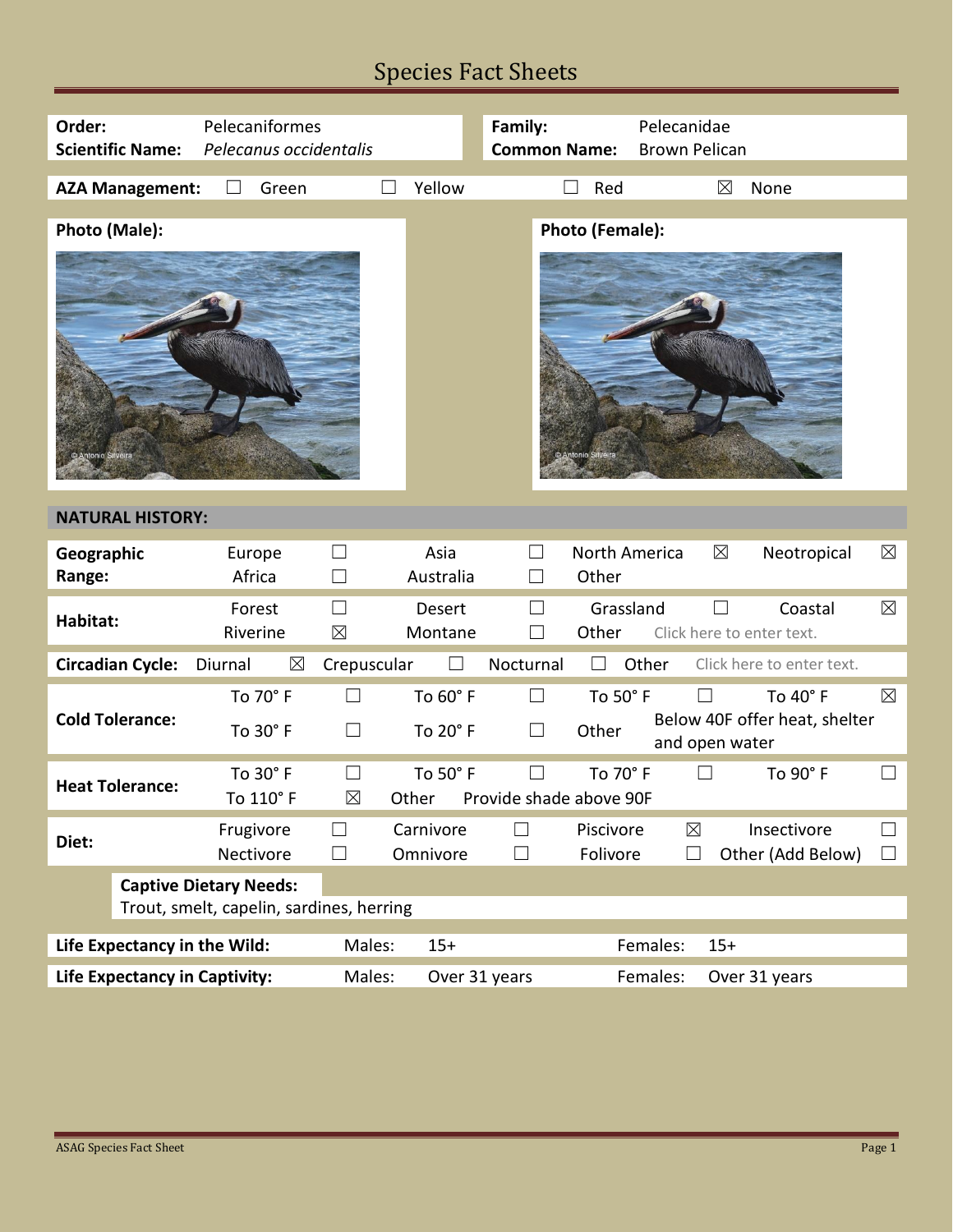## Species Fact Sheets

| <b>BREEDING INFORMATION:</b>                                                                                                                                                                                                                                                   |                      |           |                                                                                                                                  |                                                                                                                                                               |  |  |  |
|--------------------------------------------------------------------------------------------------------------------------------------------------------------------------------------------------------------------------------------------------------------------------------|----------------------|-----------|----------------------------------------------------------------------------------------------------------------------------------|---------------------------------------------------------------------------------------------------------------------------------------------------------------|--|--|--|
| <b>Age at Sexual Maturity:</b>                                                                                                                                                                                                                                                 | Males:               | 2-5 years | Females:                                                                                                                         | 2-5 years                                                                                                                                                     |  |  |  |
| <b>Courtship Displays:</b>                                                                                                                                                                                                                                                     |                      |           | Territorial displays, to ward off intruders or to strengthen pair bond<br>clapping, bowing, head-wagging, and bill-interlocking. | formation, include bill raised upward with the pouch swollen, gaping, bill-                                                                                   |  |  |  |
| <b>Nest Site Description:</b>                                                                                                                                                                                                                                                  |                      |           | while a tree nest is a more elaborate stick platform.                                                                            | Mostly on ground, sometimes on cliffs and less often in small trees or<br>bushes. Ground nest is a slight depression, normally with little material,          |  |  |  |
| <b>Clutch Size, Egg Description:</b>                                                                                                                                                                                                                                           | 2-3, usually 3 eggs. |           |                                                                                                                                  |                                                                                                                                                               |  |  |  |
| <b>Incubation Period:</b><br>28-30 days                                                                                                                                                                                                                                        |                      |           | <b>Fledgling Period:</b>                                                                                                         | 63 days in ground nesters, in<br>tree nesters 74-76 days                                                                                                      |  |  |  |
| <b>Parental Care:</b><br>Both parents incubate and care for the chick. Care for the chicks occurs for about<br>14+ days post fledge in ground nesters, and no post fledge care in tree nesters.                                                                                |                      |           |                                                                                                                                  |                                                                                                                                                               |  |  |  |
| <b>Chick Development:</b><br>Chicks hatch naked, and grow white down.                                                                                                                                                                                                          |                      |           |                                                                                                                                  |                                                                                                                                                               |  |  |  |
| <b>CAPTIVE HABITAT INFORMATION:</b>                                                                                                                                                                                                                                            |                      |           |                                                                                                                                  |                                                                                                                                                               |  |  |  |
| <b>Social Structure in the Wild:</b><br>Gregarious in virtually all aspects of their daily activity. They breed<br>colonially, fish communally and also tend to roost and loaf in large flocks.                                                                                |                      |           |                                                                                                                                  |                                                                                                                                                               |  |  |  |
| Social in groups as numbers allow.<br><b>Social Structure in Captivity:</b>                                                                                                                                                                                                    |                      |           |                                                                                                                                  |                                                                                                                                                               |  |  |  |
| <b>Minimum Group Size:</b><br>Suggest 2                                                                                                                                                                                                                                        |                      |           | <b>Maximum Group Size:</b>                                                                                                       | As many as space allows                                                                                                                                       |  |  |  |
| Compatible in<br>Yes<br><b>Mixed Species Exhibits:</b>                                                                                                                                                                                                                         |                      | Comments: | larger pelicans to be considered.                                                                                                | Work well mixed with American white pelicans as<br>well as other species of water bird such as darters,<br>cormorants, herons, etc. Competition for fish from |  |  |  |
| Exhibit that has both land area and a<br><b>Optimal Habitat Size:</b><br>pool/pond space.                                                                                                                                                                                      |                      |           |                                                                                                                                  |                                                                                                                                                               |  |  |  |
| Many birds are rehabs, missing part or all of the wing. Full-winged healthy birds<br><b>Management Challenges:</b><br>must be wing-clipped annually or pinioned after hatch. Competition for captive<br>diet provides an opportunity for conditioning birds to eat separately. |                      |           |                                                                                                                                  |                                                                                                                                                               |  |  |  |
| <b>ADDITIONAL COMMENTS:</b>                                                                                                                                                                                                                                                    |                      |           |                                                                                                                                  |                                                                                                                                                               |  |  |  |
| Click here to enter text.                                                                                                                                                                                                                                                      |                      |           |                                                                                                                                  |                                                                                                                                                               |  |  |  |
|                                                                                                                                                                                                                                                                                |                      |           |                                                                                                                                  |                                                                                                                                                               |  |  |  |